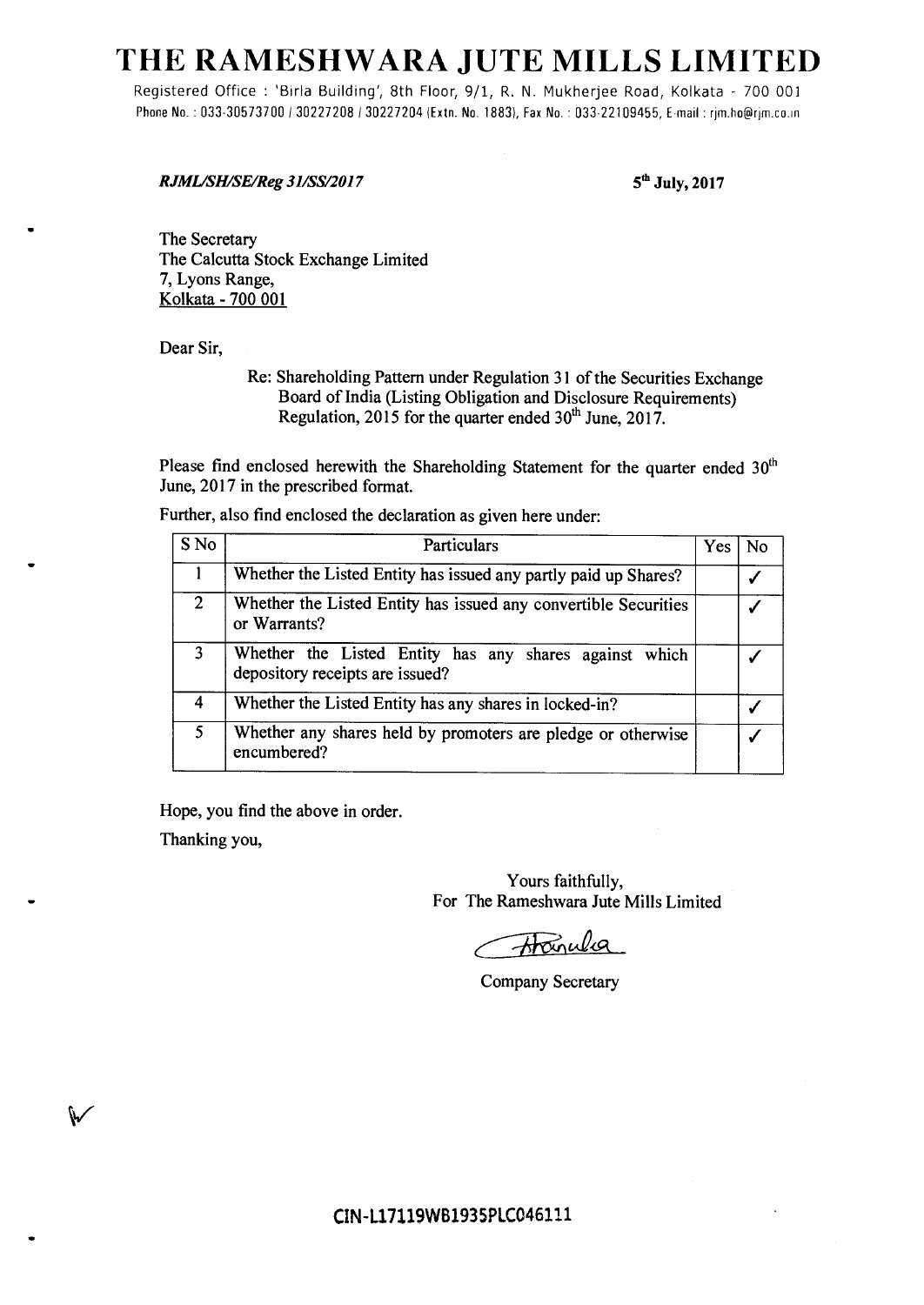## **Table 1: Summery Statement - holding of Specified Securities**

NAME OF COMPANY : THE RAMESHWARA JUTE MILLS LIMITED

SCRIP CODE / NAME OF SCRIP : 28093 (CSE) CLASS OF SECURITY : ORDINARY SHARES

#### REPORT FOR THE QUARTER ENDED : 30th June, 2017

 $\mathcal{L}^{\mathcal{L}}$ 

 $\mathcal{A}^{\mathcal{A}}$ 

| Category | Category of     | Nos.of          | No. of fully  | No.of         | No. of          | Total nos.     | Sharehold-    | Number of Voting Rights |                                  |               | No. of     | Shareholding            |                        | Number of | No. of       | No. of     |          |
|----------|-----------------|-----------------|---------------|---------------|-----------------|----------------|---------------|-------------------------|----------------------------------|---------------|------------|-------------------------|------------------------|-----------|--------------|------------|----------|
| (I)      | Shareholder     | share           | paid up       | partly        | <b>shares</b>   | <b>Shares</b>  | ing as a % of |                         | held in each class of securities |               |            | <b>Shares</b>           | as a % assuming        |           | Locked in    | shares     | equity   |
|          | l(II)           | holders         | lequity       | paid-up       | underlying      | held:          | of total no.  |                         |                                  | $( X\rangle)$ |            | <b>Underlying</b>       | full conversion of     |           | Shares (XII) | pledged or | shares   |
|          |                 | (III)           | <b>shares</b> | equty         | Depository      | $ V  =$        | of shares     |                         |                                  |               |            | Outstanding convertible |                        | INo.      | lAs a        | otherwise  | held in  |
|          |                 |                 | held          | <b>shares</b> | <b>Receipts</b> | $(IV+V+V)$     | (calculated   |                         |                                  |               |            | convertible             | securities (as a       |           | l% of        | encumbe-   | demate-  |
|          |                 |                 | (IV)          | held          | l(VI)           |                | as per SCRR,  |                         | No. of Voting Rights             |               | Total as a | securities              | percentage of          |           | total        | rred       | rialised |
|          |                 |                 |               |               |                 |                | 1957)         | Class X                 | Class Y<br>Total<br>% of Total   |               |            | <i>(including</i>       | ddiluted share         |           | shares       | (XIII)     | form     |
|          |                 |                 |               |               |                 |                | (VIII)        |                         | Voting                           |               |            | Warrants)               | capital)               |           | held         |            | (XIV)    |
|          |                 |                 |               |               |                 |                | as a % of     |                         |                                  |               | Rights     | (X)                     | $ (X1)=(V11)+(X)$ as a |           | (b)          |            |          |
|          |                 |                 |               |               |                 |                | $(A+B+C2)$    |                         |                                  |               |            |                         | % of A+B+C2)           |           |              |            |          |
|          |                 |                 |               |               |                 |                |               |                         |                                  |               |            |                         |                        |           |              |            |          |
| (A)      | Promoter &      |                 |               |               |                 |                |               |                         |                                  |               |            |                         |                        |           |              |            |          |
|          | Promoter        |                 |               |               |                 |                |               |                         |                                  |               |            |                         |                        |           |              |            |          |
|          | <b>Group</b>    | 10 <sup>1</sup> | 1,41,367      | $\Omega$      |                 | οI<br>1,41,367 | 53.14         | 1,41,367                |                                  | 1,41,367      | 53.14      | οl                      | 53.14                  | 01        | 0            | 0          | $\Omega$ |
| (B)      | Public          | 216             | 1,24,689      | $\Omega$      | $\mathbf{0}$    | 1,24,689       | 46.86         | 1,24,689                |                                  | 1,24,689      | 46.86      | Οl                      | 46.86                  | ٥I        | $\mathbf 0$  | $\Omega$   | 0        |
| (C)      | Non-promoter -  |                 |               |               |                 |                |               |                         |                                  |               |            |                         |                        |           |              |            |          |
|          | Non-public      |                 |               |               |                 | οI             |               |                         |                                  | ΩI            |            | 0                       | $\Omega$               | ٥I        | $\Omega$     | 0l         | 0        |
| (C1)     | Shares underly- |                 |               |               |                 |                |               |                         |                                  |               |            |                         |                        |           |              |            |          |
|          | ing DRs         |                 |               |               | οl              |                |               |                         |                                  | οl            |            | 0                       | O.                     | Οl        | $\Omega$     | $\Omega$   | 0        |
| (C2)     | Shares held by  |                 |               |               |                 |                |               |                         |                                  |               |            |                         |                        |           |              |            |          |
|          | Employee        |                 |               |               |                 |                |               |                         |                                  |               |            |                         |                        |           |              |            |          |
|          | <b>Trusts</b>   |                 |               |               |                 |                |               |                         |                                  |               |            | 0                       |                        | 0         | 0            | 0          | οI       |
|          | Total           | 226             | 2,66,056      | οI            | οI              | 2,66,056       |               | 100.00 2,66,056         |                                  | 2,66,056      | 100.00     | οI                      | 100.00                 | ٥I        | $\mathbf{0}$ | οI         | $\Omega$ |

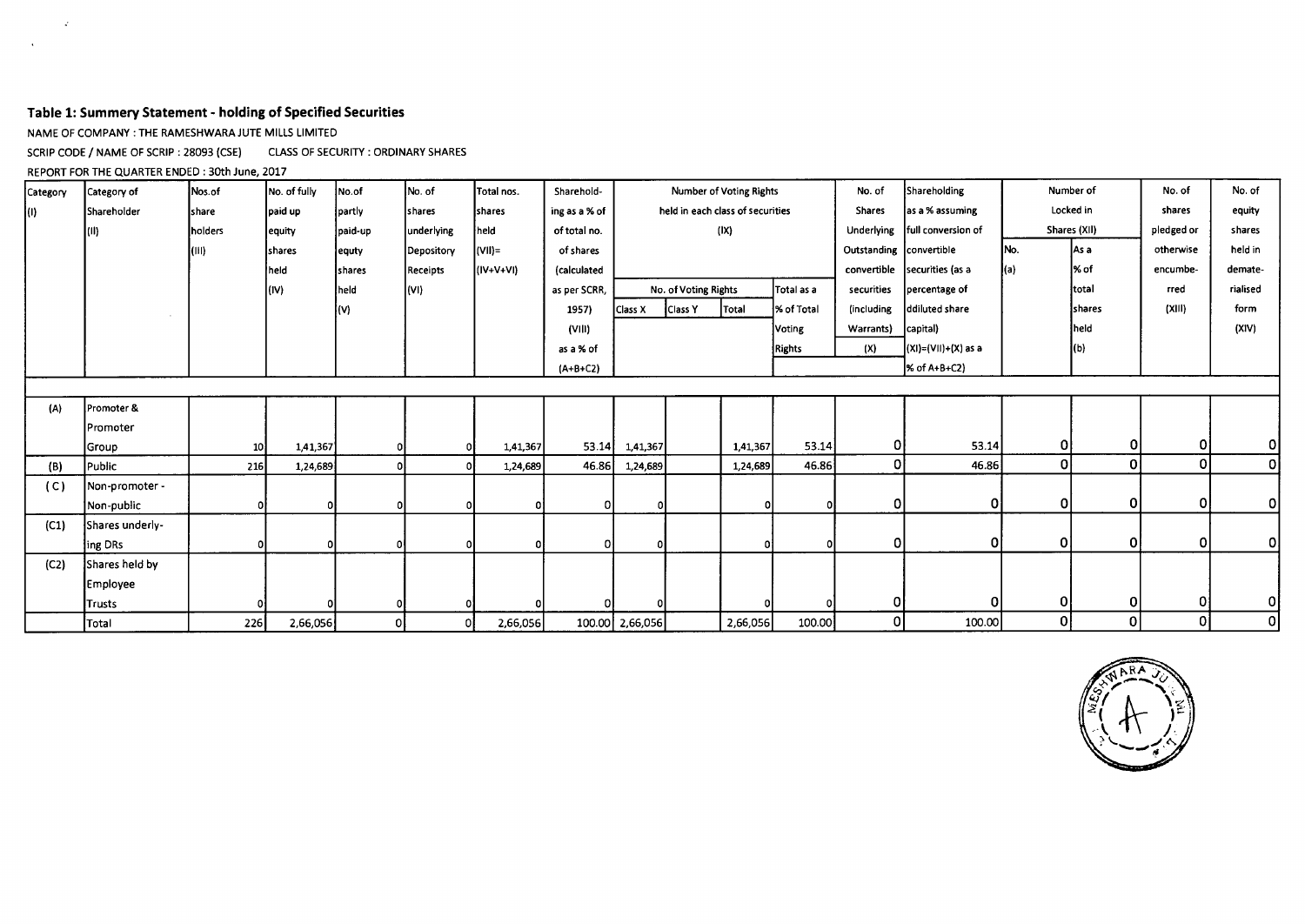#### **Table II : Statement showing Shareholding Pattern of the Promoter and Promoter Group**

NAMR OF COMPANY : THE RAMESHWARA JUTE MILLS LIMITED

 $\Delta$ 

|       | SCRIP CODE/NAME OF SRCIP:             | 28093 (cse)       |        | CLASS OF SECURITY : ORDINARY SHARES |                |            |             | REPORT FOR THE QUARTER ENDED: 30th June, 2017 |                                |                                           |                                  |                       |                  |                   |           |              |                          |           |              |
|-------|---------------------------------------|-------------------|--------|-------------------------------------|----------------|------------|-------------|-----------------------------------------------|--------------------------------|-------------------------------------------|----------------------------------|-----------------------|------------------|-------------------|-----------|--------------|--------------------------|-----------|--------------|
|       | Category &                            | PAN               | No.of  | No. of fully                        | Partly         | Nos. of    | Total nos.  | Sharehold-                                    | <b>Number of Voting Rights</b> |                                           |                                  |                       | No. of           | Total Sharehold-  | Number of |              | Number of shares pledged |           | No. of       |
|       | Name of the                           |                   | share  | paid up                             | paid-up        | shares     | shares      | ing % calcu-                                  |                                |                                           | held in each class of securities |                       | Shares           | ing, as a % assu- | Locked in |              | or otherwise encumbered  |           | equity       |
|       | Shareholders                          |                   | holder | equity                              |                | underlying | held        | lated as per                                  |                                |                                           | (IX)                             |                       |                  | ming full conver- |           | Shares (XII) | (XIII)                   |           |              |
|       |                                       |                   |        |                                     | equty          |            |             |                                               |                                |                                           |                                  |                       | Underlying       |                   |           |              |                          |           | shares       |
|       |                                       |                   | (111)  | share                               | <b>Ishares</b> | Depository | (VII)=      | <b>SCRR, 1957</b>                             |                                |                                           |                                  |                       | Outstanding      | sion of conver-   | No.       | lAs a        | No.                      | As a % of | held in      |
|       |                                       |                   |        | held                                | held           | Receipts   | $(IV+V+VI)$ | as a % of                                     |                                |                                           | convertible                      | tible securities      | (a)              | % of              |           | total shares | demate-                  |           |              |
|       |                                       |                   |        | (IV)                                | lM.            | (VI)       |             | $(A+B+C2)$                                    |                                | Total as a<br>No. of Voting Rights        |                                  | securities            | (as a percentage |                   | total     | (a)          | held                     | rialised  |              |
|       |                                       |                   |        |                                     |                |            |             |                                               |                                | Class X<br>Class Y<br>Total<br>% of Total |                                  | (including            | of diluted share |                   | shares    |              | (b)                      | form      |              |
|       |                                       |                   |        |                                     |                |            |             |                                               |                                |                                           |                                  |                       |                  |                   |           |              |                          |           |              |
|       |                                       |                   |        |                                     |                |            |             | (VIII)                                        | Voting                         |                                           | Warrants)                        | capital)              |                  | held              |           |              | (XIV)                    |           |              |
|       |                                       |                   |        |                                     |                |            |             |                                               | Rights                         |                                           | (X)                              | $(XI) = (VII)+(X)$ as |                  | (Ь)               |           |              |                          |           |              |
|       |                                       |                   |        |                                     |                |            |             |                                               |                                |                                           |                                  |                       |                  | a % of A+B+C2     |           |              |                          |           |              |
| A'(1) | Indian                                |                   |        |                                     |                |            |             |                                               |                                |                                           |                                  |                       |                  |                   |           |              |                          |           |              |
| (a)   | Individual/Hindu                      |                   |        |                                     |                |            |             |                                               |                                |                                           |                                  |                       |                  |                   |           |              |                          |           |              |
|       | Undivided Family                      |                   |        | 64,400                              |                |            | 64,400      | 24.21                                         | 64,400                         |                                           | 64,400                           | 24.21                 | ΩI               | 24.21             |           | $\mathbf{0}$ |                          |           |              |
|       | Name:                                 |                   |        |                                     |                |            |             |                                               |                                |                                           |                                  |                       |                  |                   |           |              |                          |           |              |
|       | Chandrakant Birla                     | ADZPB4710C        |        | 51,000                              | $\sim$         |            | 51,000      | 19.17                                         | 51,000                         |                                           | 51,000                           | 19.17                 |                  | 19.17             | n.        |              | n                        |           | $\Omega$     |
|       | Sumangala Devi Birla                  | AEFPB2335A        |        | 4200                                | n              |            | 4200        | 1.58                                          | 4200                           |                                           | 4200                             | 1.58                  |                  | 1.58              | ച         |              |                          |           | $\mathbf{0}$ |
|       | Sidharth Kumar Birla                  | <b>AEKPB3109B</b> |        | 5,600                               |                |            | 5,600       | 2.11                                          | 5,600                          |                                           | 5,600                            | 2.11                  |                  | 2.11              | D.        |              |                          |           | $\mathbf{0}$ |
|       | Vasusri I Jhaver                      | AEFPB3109L        |        | 3,600                               |                |            | 3,600       | 1.35                                          | 3,600                          |                                           | 3,600                            | 1.35                  |                  | 1.35              | -ni       |              |                          |           |              |
| (b)   | Central Govern-                       |                   |        |                                     |                |            |             |                                               |                                |                                           |                                  |                       |                  |                   |           |              |                          |           |              |
|       | ment/State                            |                   |        |                                     |                |            |             |                                               |                                |                                           |                                  |                       |                  |                   |           |              |                          |           |              |
|       | Government(s)                         |                   |        |                                     |                |            |             |                                               |                                |                                           |                                  | o                     |                  |                   | $\Omega$  |              |                          |           |              |
|       | Name:<br>Financial Insti-             |                   |        |                                     |                |            |             |                                               |                                |                                           |                                  |                       |                  |                   |           |              |                          |           |              |
|       | tutions/Banks                         |                   |        |                                     |                |            |             |                                               |                                |                                           |                                  |                       |                  |                   |           |              |                          |           |              |
|       | Name:                                 |                   |        |                                     |                |            |             |                                               |                                |                                           |                                  |                       |                  |                   |           |              |                          |           |              |
|       |                                       |                   |        |                                     |                |            |             |                                               |                                |                                           |                                  |                       |                  |                   |           |              |                          |           |              |
| (d)   | Any other                             |                   |        |                                     |                |            |             |                                               |                                |                                           |                                  |                       |                  |                   |           |              |                          |           |              |
|       | (specify) Bodies Corporate            |                   |        | 76,967                              |                |            | 76,967      | 28.93                                         | 76,967                         |                                           | 76,967                           | 28.93                 |                  | 28.93             |           |              |                          |           |              |
|       | Name:<br>Padmavati investment Limited | AABCP8632M        |        | 38,778                              | n              |            | 38,778      | 14.57                                         | 38,778                         |                                           | 38,778                           | 14.57                 |                  | 14.57             |           |              | n.                       |           |              |
|       | Bharat Arogya & Gyan Mandir           | AAATB3540N        |        | 7,933                               | n              |            | 7,933       | 2.98                                          | 7,933                          |                                           | 7,933                            | 2.98                  |                  | 2.98              | $\Omega$  |              |                          |           | ΩI<br>οl     |
|       | Nathdwara Inv. Co. Ltd.               | AABCN7830P        |        | 6,667                               | n.             |            | 6,667       | 2.51                                          | 6,667                          |                                           | 6,667                            | 2.51                  | $\Omega$         | 2.51              | $\Omega$  | $\Omega$     |                          |           | - O I        |
|       | Shekhavati Investment & Traders Ltd.  | AAECS2321P        |        | 4,000                               | n              |            | 4,000       | 1.5                                           | 4,000                          |                                           | 4,000                            | 1.5                   | $\Omega$         | 1.5               |           |              |                          |           | ΩI           |
|       | Jute Investment Co. Ltd.              | AAACJ6331Q        |        | 200                                 |                |            | 200         | 0.08                                          | 200                            |                                           | 200                              | 0.08                  | $\Omega$         | 0.08              | $\Omega$  |              |                          |           | $\Omega$     |
|       | Central India General Agents Ltd.     | AABCC2197E        |        | 19,389                              |                |            | 19,389      | 7.29                                          | 19,389                         |                                           | 19,389                           | 7.29                  | . Oi             | 7.29              |           | $\Omega$     |                          |           | ി            |
|       | Sub-Total (A)(1)                      |                   | 10     | 141367                              | n.             |            | 141367      | 53.14                                         | 141367                         |                                           | 141367                           | 53.14                 | n.               | 53.14             | ΩI        | D.           | οl                       |           | ΩI           |

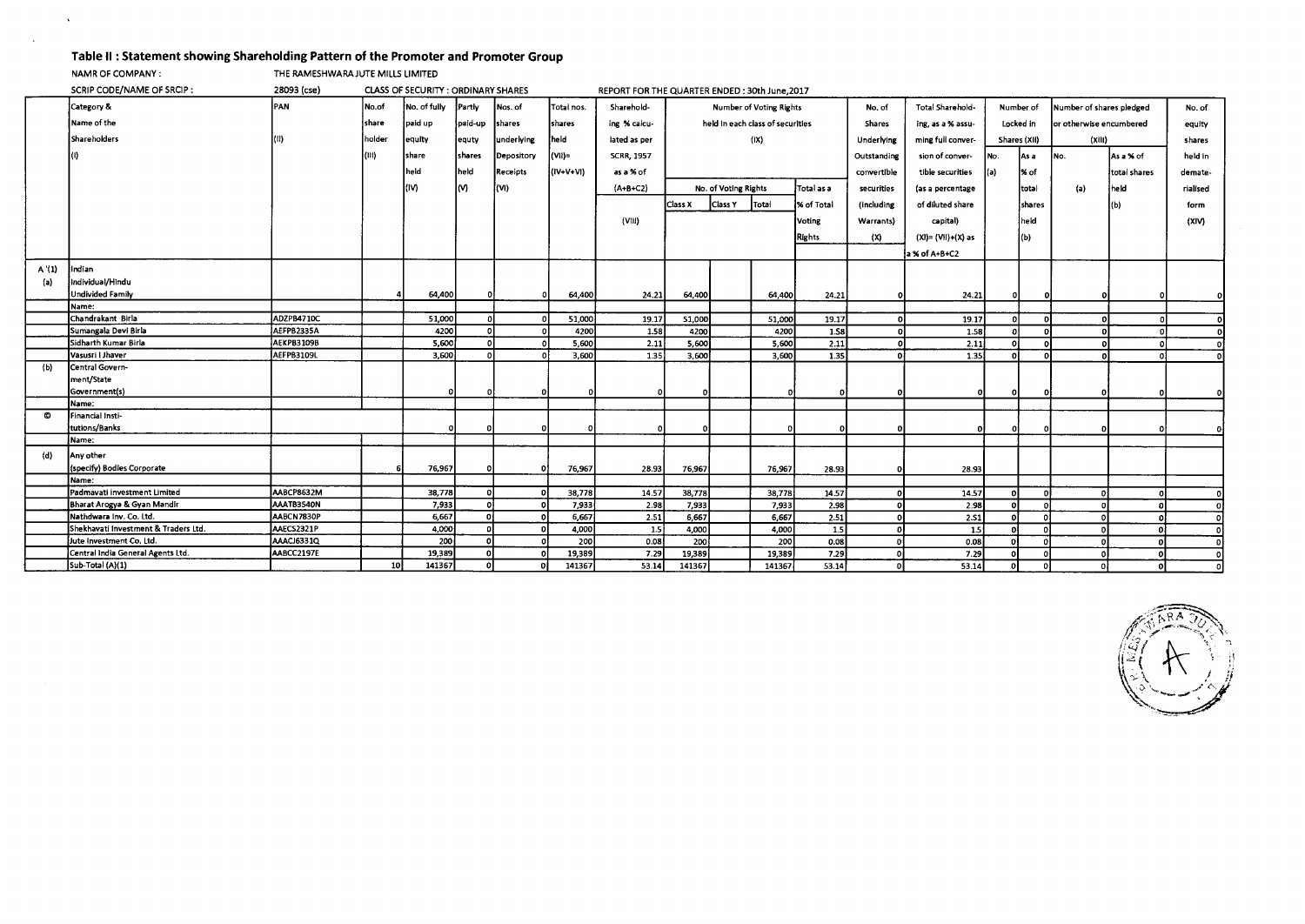| (2) | Foreign                                                                                                                                                                                                             |                 |                   |        |          |        |       |        |        |       |        |       |   |   |          |  |
|-----|---------------------------------------------------------------------------------------------------------------------------------------------------------------------------------------------------------------------|-----------------|-------------------|--------|----------|--------|-------|--------|--------|-------|--------|-------|---|---|----------|--|
| (a) | Individuals (Non-                                                                                                                                                                                                   |                 |                   |        |          |        |       |        |        |       |        |       |   |   |          |  |
|     | Resident                                                                                                                                                                                                            |                 |                   |        |          |        |       |        |        |       |        |       |   |   |          |  |
|     | Individuals/                                                                                                                                                                                                        |                 |                   |        |          |        |       |        |        |       |        |       |   |   |          |  |
|     | Foreign                                                                                                                                                                                                             |                 |                   |        |          |        |       |        |        |       |        |       |   |   |          |  |
|     | Individuals)                                                                                                                                                                                                        |                 |                   |        |          |        |       |        |        |       |        |       |   |   |          |  |
|     | Mame:                                                                                                                                                                                                               |                 |                   |        |          |        |       |        |        |       |        |       |   |   |          |  |
| (b) | Government(s)                                                                                                                                                                                                       |                 |                   |        |          |        |       |        |        |       |        |       |   |   |          |  |
|     | Name:                                                                                                                                                                                                               |                 |                   |        |          |        |       |        |        |       |        |       |   |   |          |  |
| O   | Institutions                                                                                                                                                                                                        |                 |                   |        |          |        |       |        |        |       |        |       |   |   |          |  |
|     | Name:                                                                                                                                                                                                               |                 |                   |        |          |        |       |        |        |       |        |       |   |   |          |  |
| (d) | Foreign                                                                                                                                                                                                             |                 |                   |        |          |        |       |        |        |       |        |       |   |   |          |  |
|     | Portfolio                                                                                                                                                                                                           |                 |                   |        |          |        |       |        |        |       |        |       |   |   |          |  |
|     | Investor                                                                                                                                                                                                            |                 |                   |        |          |        |       |        |        |       |        |       |   |   |          |  |
|     | Name:                                                                                                                                                                                                               |                 |                   |        |          |        |       |        |        |       |        |       |   |   |          |  |
| (e) | Any other                                                                                                                                                                                                           |                 |                   | $\sim$ |          |        |       |        |        |       | 0      |       | 0 | 0 | ΩI       |  |
|     | (specify)                                                                                                                                                                                                           |                 |                   |        |          |        |       |        |        |       |        |       |   |   |          |  |
|     | Name:                                                                                                                                                                                                               |                 |                   |        |          |        |       |        |        |       |        |       |   |   |          |  |
|     | Sub-Total (A)(2)                                                                                                                                                                                                    |                 | $\mathbf{\Omega}$ |        |          |        |       |        |        |       |        |       |   |   |          |  |
|     | Total                                                                                                                                                                                                               |                 |                   |        |          |        |       |        |        |       |        |       |   |   |          |  |
|     | Shareholding of                                                                                                                                                                                                     |                 |                   |        |          |        |       |        |        |       |        |       |   |   |          |  |
|     | Promoter and                                                                                                                                                                                                        |                 |                   |        |          |        |       |        |        |       |        |       |   |   |          |  |
|     | Promoter Group                                                                                                                                                                                                      |                 |                   |        |          |        |       |        |        |       |        |       |   |   |          |  |
|     | $(A)=(A)(1)+(A)(2)$                                                                                                                                                                                                 | 10 <sup>1</sup> | 141367            |        | $\Omega$ | 141367 | 53.14 | 141367 | 141367 | 53.14 | $\sim$ | 53.14 |   |   | $\Omega$ |  |
|     | Details of Shares which remain unclaimed may be given hear along with details such as number of shareholders, outstanding shares held in demat/unclaimed suspense account, voting rights which are frozen etc. N.A. |                 |                   |        |          |        |       |        |        |       |        |       |   |   |          |  |
|     | Note:                                                                                                                                                                                                               |                 |                   |        |          |        |       |        |        |       |        |       |   |   |          |  |
|     | (1) PAN would not be displayed on webhsite of Stock Exchange(s).                                                                                                                                                    |                 |                   |        |          |        |       |        |        |       |        |       |   |   |          |  |
|     | (2) The term 'Encumbrance' has the same meaning as assigned under regulation 28(3) of SEBI (Substantial Acquisition of Shares and Takeovers) Regulations, 2011.                                                     |                 |                   |        |          |        |       |        |        |       |        |       |   |   |          |  |

 $\sim$   $\sim$ 

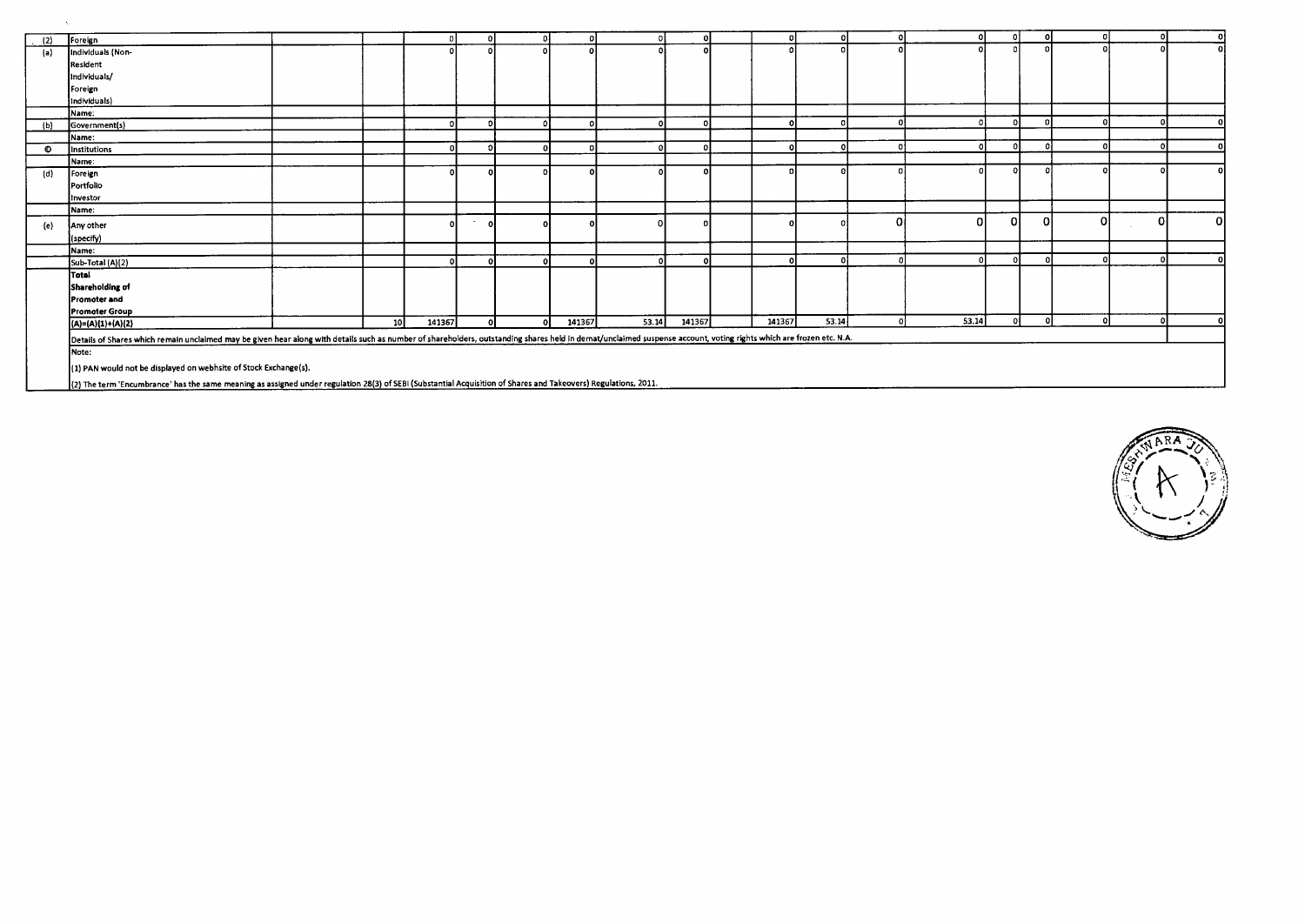# **Table Ill : Statement showing Shareholding Pattern of the Public Shareholding**

 $\sim$ 

**NAMR OF COMPANY :** THE RAMESHWARA JUTE MILLS LIMITED

SCRIP CODE/NAME OF SRCIP : 28093 (cse) CLASS OF SECURITY : ORDINARY SHARES REPORT FOR THE QUARTER ENDED : 30th June,2017

|     | Category &              | PAN)  | Nos.of  | No. of fully | Partly      | No. of     | Total nos. | Sharehold-        | <b>Number of Voting Rights</b>   |                      | No. of | Total Sharehold-<br>Number of |                                |                  | Number of shares pledged |              | No. of       |             |              |
|-----|-------------------------|-------|---------|--------------|-------------|------------|------------|-------------------|----------------------------------|----------------------|--------|-------------------------------|--------------------------------|------------------|--------------------------|--------------|--------------|-------------|--------------|
|     | Name of the             |       | share   | paid up      | paid-up     | shares     | shares     | ing % calcu-      | held in each class of securities |                      | Shares |                               | ing, as a % assu-<br>Locked in |                  | or otherwise encumbered  |              | equity       |             |              |
|     | Shareholders            | l(ii) | holders |              |             | underlying | held       | lated as per      | (iX)                             |                      |        | Underlying                    | ming full conver-              | Shares (Xii)     |                          | (Xiii)       |              | shares      |              |
|     |                         |       |         | equity       | equty       |            |            |                   |                                  |                      |        |                               |                                |                  |                          |              |              | held in     |              |
|     |                         |       | (III)   | shares       | shares      | Depository | (Vii)=     | <b>SCRR, 1957</b> |                                  |                      |        | Outstanding                   | sion of conver-                | INo.             | As a                     | No. (Not     | As a % of    |             |              |
|     |                         |       |         | held         | held        | Receipts   | (IV+V+VI)  | as a % of         |                                  |                      |        | convertible                   | tible securities               | (a)              | % of                     | applicable)  | total shares | demate-     |              |
|     |                         |       |         | l(IV)        | lM.         | (VI)       |            | $(A+B+C2)$        |                                  | No. of Voting Rights |        | Total as a                    | securities                     | (as a percentage |                          | total        | (a)          | held (Not   | rialised     |
|     |                         |       |         |              |             |            |            |                   | Class X                          | Class Y              | Total  | % of Total                    | (including                     | of diluted share |                          | shares       |              | applicable) | form         |
|     |                         |       |         |              |             |            |            | (ViII)            |                                  |                      |        | Voting                        | Warrants)                      | capital)         |                          | held         |              | (b)         | (XIV)        |
|     |                         |       |         |              |             |            |            |                   |                                  |                      |        |                               |                                |                  |                          |              |              |             |              |
|     |                         |       |         |              |             |            |            |                   |                                  |                      |        | <b>Rights</b>                 | (X)                            | (XI)             |                          | (b)          |              |             |              |
|     |                         |       |         |              |             |            |            |                   |                                  |                      |        |                               |                                |                  |                          |              |              |             |              |
| (1) | Institutions            |       |         |              |             |            |            |                   |                                  |                      |        |                               |                                |                  |                          |              |              |             |              |
| (a) | Mutual Funds            |       |         |              | n           |            |            | $\Omega$          | n.                               |                      |        | $\Omega$                      | D.                             | ol               | ol                       | $\Omega$     | $\mathbf{a}$ |             | n            |
|     | Name:                   |       |         |              |             |            |            |                   |                                  |                      |        |                               |                                | n                | $\Omega$                 |              |              |             |              |
| (b) | Venture Capital         |       |         | Đ            | n           | $\Omega$   |            |                   | D.                               |                      |        |                               | n                              |                  |                          |              |              |             |              |
|     | Funds                   |       |         |              |             |            |            |                   |                                  |                      |        |                               |                                |                  |                          |              |              |             |              |
|     | Name:<br>Alternate      |       |         |              | $\Omega$    | O          |            |                   | o                                |                      | n      | n                             | o                              | Ωi               | o                        | $\Omega$     |              |             |              |
| (c) | <b>Investment Funds</b> |       |         |              |             |            |            |                   |                                  |                      |        |                               |                                |                  |                          |              |              |             |              |
|     | Name:                   |       |         |              |             |            |            |                   |                                  |                      |        |                               |                                |                  |                          |              |              |             |              |
| (d) | Foreign Venture         |       |         |              | n           | ΩÍ         |            |                   | D.                               |                      |        | $\Omega$                      | o                              | ol               | o                        | $\Omega$     |              |             |              |
|     | Capital Investors       |       |         |              |             |            |            |                   |                                  |                      |        |                               |                                |                  |                          |              |              |             |              |
|     | Name:                   |       |         |              |             |            |            |                   |                                  |                      |        |                               |                                |                  |                          |              |              |             |              |
| (e) | Foreign Portfolio       |       |         |              |             | n          |            |                   | o                                |                      |        |                               | D.                             | Ωl               | $\Omega$                 | $\Omega$     |              |             |              |
|     | Investors               |       |         |              |             |            |            |                   |                                  |                      |        |                               |                                |                  |                          |              |              |             |              |
|     | Name:                   |       |         |              |             |            |            |                   |                                  |                      |        |                               |                                |                  |                          |              |              |             |              |
| (f) | Financial               |       |         | 1,500        |             |            | 1,500      | 0.56              | 1,500                            |                      | 1,500  | 0.56                          | n.                             | 0.56             | οI                       | $\mathbf{r}$ | n            |             |              |
|     | Institutions/Banks      |       |         |              |             |            |            |                   |                                  |                      |        |                               |                                |                  |                          |              |              |             |              |
|     | Name:                   |       |         |              |             | Ωİ         |            |                   |                                  |                      |        | n                             |                                | οl               | 0                        | $\Omega$     |              |             |              |
| (g) | Insurance               |       |         |              |             |            |            |                   |                                  |                      |        |                               |                                |                  |                          |              |              |             |              |
|     | Companies<br>Name:      |       |         |              |             |            |            |                   |                                  |                      |        |                               |                                |                  |                          |              |              |             |              |
| (h) | Provident Funds/        |       |         | $\Omega$     | $\mathbf o$ | $\Omega$   |            |                   |                                  |                      | n      |                               | n                              |                  | o                        | $\Omega$     |              |             |              |
|     | Pension Funds           |       |         |              |             |            |            |                   |                                  |                      |        |                               |                                |                  |                          |              |              |             |              |
|     | Name:                   |       |         |              |             |            |            |                   |                                  |                      |        |                               |                                |                  |                          |              |              |             |              |
| (i) | Any other               |       |         |              |             |            |            | n                 |                                  |                      |        |                               | $\Omega$                       | οI               | οl                       | $\Omega$     | $\Omega$     | $\Omega$    | $\Omega$     |
|     | (specify)               |       |         |              |             |            |            |                   |                                  |                      |        |                               |                                |                  |                          |              |              |             |              |
|     | Name:                   |       |         |              |             |            |            |                   |                                  |                      |        |                               |                                |                  |                          |              |              |             |              |
|     | 5ub-Total (B)(1)        |       |         | 1,500        | $\Omega$    | 0          |            | 0.56              | 1,500                            |                      | 1,500  | 0.56                          | ΩI                             | 0.56             | οl                       | οl           | οl           |             | $\mathbf{0}$ |
| (2) | Central                 |       |         |              |             |            |            |                   |                                  |                      |        |                               |                                |                  | n.                       |              |              |             | $\mathbf{0}$ |
|     | Government/             |       |         |              |             |            |            |                   |                                  |                      |        |                               |                                |                  |                          |              |              |             |              |
|     | <b>State</b>            |       |         |              |             |            |            |                   |                                  |                      |        |                               |                                |                  |                          |              |              |             |              |
|     | Government(s)/          |       |         |              |             |            |            |                   |                                  |                      |        |                               |                                |                  |                          |              |              |             |              |
|     | President of India      |       |         |              |             |            |            |                   |                                  |                      |        |                               |                                |                  |                          |              |              |             |              |
|     | Name:                   |       |         |              |             |            |            |                   |                                  |                      |        |                               |                                |                  |                          |              |              |             |              |
|     | Sub-Total (B)(2)        |       |         | οl           | ٥l          |            | οI<br>o    | $\mathbf{o}$      | ol                               |                      | o      | $\Omega$                      | οI                             |                  |                          |              | n            |             | n            |

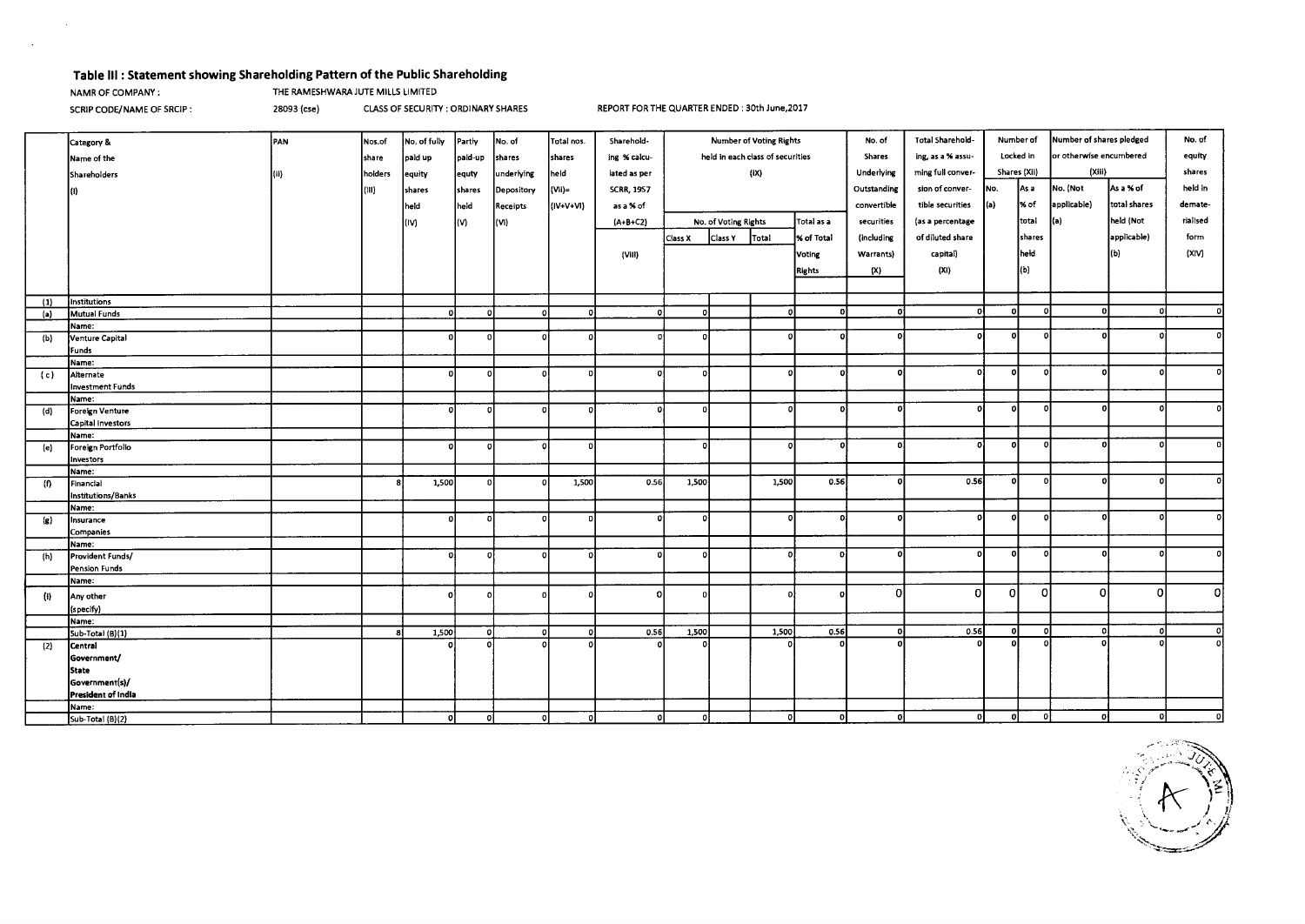| (3)       | Non-institutions                                                                                                                                                                                                     |            |       | 32,889   | f.       |          | 32,889   | 12.36       | 32,889   | 32,889   | 12.36  |              | 12.36  | $\Omega$ | n        |          |              |   |
|-----------|----------------------------------------------------------------------------------------------------------------------------------------------------------------------------------------------------------------------|------------|-------|----------|----------|----------|----------|-------------|----------|----------|--------|--------------|--------|----------|----------|----------|--------------|---|
| (a)       | individuals-                                                                                                                                                                                                         |            | 190 l |          |          |          |          |             |          |          |        |              |        |          |          |          |              |   |
|           | i.individual                                                                                                                                                                                                         |            |       |          |          |          |          |             |          |          |        |              |        |          |          |          |              |   |
|           | sharehoiders                                                                                                                                                                                                         |            |       |          |          |          |          |             |          |          |        |              |        |          |          |          |              |   |
|           | holding nominal                                                                                                                                                                                                      |            |       |          |          |          |          |             |          |          |        |              |        |          |          |          |              |   |
|           | share capital upto                                                                                                                                                                                                   |            |       |          |          |          |          |             |          |          |        |              |        |          |          |          |              |   |
|           | Rs. 2 lakhs.                                                                                                                                                                                                         |            |       |          |          |          |          |             |          |          |        |              |        |          |          |          |              |   |
|           | Ajit Prakash Shah & Others                                                                                                                                                                                           | AANPS8249Q |       | 7,933    |          |          | 7,933    | 2.98        | 7,933    | 7,933    | 2.98   |              | 2.98   |          |          |          |              |   |
|           | ii. Individuai                                                                                                                                                                                                       |            |       |          |          |          |          |             |          |          |        |              |        |          |          |          |              |   |
|           | shareholders                                                                                                                                                                                                         |            |       |          |          |          |          |             |          |          |        |              |        |          |          |          |              |   |
|           | holding nominal                                                                                                                                                                                                      |            |       |          |          |          |          |             |          |          |        |              |        |          |          |          |              |   |
|           | share capital in                                                                                                                                                                                                     |            |       |          |          |          |          |             |          |          |        |              |        |          |          |          |              |   |
|           | excess of                                                                                                                                                                                                            |            |       |          |          |          |          |             |          |          |        |              |        |          |          |          |              |   |
|           | Rs. 2 lakhs.                                                                                                                                                                                                         |            |       |          |          |          |          |             |          |          |        |              |        |          |          |          |              |   |
|           | Name:                                                                                                                                                                                                                |            |       |          |          |          |          |             |          |          |        |              |        |          |          |          |              |   |
| (b)       | <b>NBFCs registered</b>                                                                                                                                                                                              |            |       |          |          |          |          |             |          |          |        | $\Omega$     | ΩI     | Ωł       | n        |          | n            | n |
|           | with RBI                                                                                                                                                                                                             |            |       |          |          |          |          |             |          |          |        |              |        |          |          |          |              |   |
|           | Name:                                                                                                                                                                                                                |            |       |          |          |          |          |             |          |          |        |              |        |          |          |          |              |   |
| $\bullet$ | <b>Employee Trusts</b>                                                                                                                                                                                               |            |       |          | $\Omega$ | $\Omega$ |          | $\Omega$    | $\Omega$ | $\Omega$ | -C     | $\Omega$     |        | ച        | n        |          |              |   |
|           | Name:                                                                                                                                                                                                                |            |       |          |          |          |          |             |          |          |        |              |        |          |          |          |              |   |
| (d)       | Overseas                                                                                                                                                                                                             |            |       |          |          |          |          |             |          |          |        |              |        |          |          |          |              |   |
|           | Depositories                                                                                                                                                                                                         |            |       |          |          |          |          |             |          |          |        |              |        |          |          |          |              |   |
|           | (holding DRs)                                                                                                                                                                                                        |            |       |          |          |          |          |             |          |          |        |              |        |          |          |          |              |   |
|           | (balancing figure)                                                                                                                                                                                                   |            |       |          |          |          |          |             |          |          |        |              |        |          |          |          |              |   |
|           | Name:                                                                                                                                                                                                                |            |       |          |          |          |          |             |          |          |        |              |        |          |          |          |              |   |
| (e)       | Any other (specify)                                                                                                                                                                                                  |            |       |          |          |          |          |             |          |          |        |              |        |          |          |          |              |   |
|           |                                                                                                                                                                                                                      |            |       |          |          |          |          |             |          |          |        |              |        | n        |          |          |              | Ω |
| - 1       | Other Bodies Corporate                                                                                                                                                                                               |            | 17    | 90,200   |          |          | 90,200   | 33.9        | 90,200   | 90,200   | 33.9   |              | 33.9   |          |          |          |              |   |
|           | Umang Commercial Co. Pvt. Ltd.                                                                                                                                                                                       | AAACU3731B |       | 11,667   |          |          | 11,667   | 4.38        | 11,667   | 11,667   | 4.38   |              | 4.38   |          |          |          |              |   |
|           | Gwalior Webbing Co. Pvt. Ltd.                                                                                                                                                                                        |            |       | 20,550   |          |          | 20,550   | 7.73        | 20,550   | 20,550   | 7.73   |              | 7.73   |          |          |          |              |   |
|           | <b>Birla Corporation Limited</b>                                                                                                                                                                                     |            |       | 19,133   |          |          | 19,133   | 7.19        | 19,133   | 19,133   | 7.19   |              | 7.19   |          |          |          |              |   |
|           | Punjab Produce & Trading Co. Pvt. Ltd.                                                                                                                                                                               |            |       | 33,250   | r.       | O.       | 33,250   | <b>12.5</b> | 33,250   | 33,250   | 12.5   | $\Omega$     | 12.5   | ΩI       | ി        | n.       | n            |   |
| -ii       | Non Resident Indian                                                                                                                                                                                                  |            |       | 100      | $\Omega$ | -OI      | 100      | 0.04        | 100      | 100      | 0.04   | $\Omega$     | 0.04   | $\Omega$ | $\Omega$ | $\Omega$ | n            |   |
|           | Sub-Total (B)(3)                                                                                                                                                                                                     |            | 208   | 1,23,189 | $\Omega$ | ΩI       | 1,23,189 | 46.30       | 1,23,189 | 1,23,189 | 46.30  | $\mathbf{0}$ | 46.30  |          |          |          |              |   |
|           | Total Public Sharehoiding (B)= (B)(1)+(B)(2)+(B)(3)                                                                                                                                                                  |            | 216   | 1,24,689 | $\Omega$ | $\sim$   | 1,24,689 | 46.86       | 1,24,689 | 1,24,689 | 46.86  | οI           | 46.86  | Ω        | $\Omega$ | $\Omega$ | n            |   |
|           | Total (A+B)                                                                                                                                                                                                          |            | 226   | 2,66,056 | $\Omega$ |          | 2,66,056 | 100.00      | 2,66,056 | 2,66,056 | 100.00 | $\Omega$     | 100.00 | $\Omega$ | n        | $\Omega$ | $\mathbf{r}$ |   |
|           | Details of Shareholders acting as persons in Concert including their Shareholding (No. and %)                                                                                                                        |            |       |          |          |          |          |             |          |          |        |              |        |          |          |          |              |   |
|           |                                                                                                                                                                                                                      |            |       |          |          |          |          |             |          |          |        |              |        |          |          |          |              |   |
|           | Details of Shares which remain unclaimed may be given here along with details suich as number of shareholders, outstanding shares held in demat/unclaimed suspense account, voting rights which are frozen etc. N.A. |            |       |          |          |          |          |             |          |          |        |              |        |          |          |          |              |   |
|           | Note:                                                                                                                                                                                                                |            |       |          |          |          |          |             |          |          |        |              |        |          |          |          |              |   |
|           | (1) PAN would not be displayed on webhsite of Stock Exchange(s).                                                                                                                                                     |            |       |          |          |          |          |             |          |          |        |              |        |          |          |          |              |   |
|           | (2) The above format needs to be disclosed along with the name of following persons; Institutions / Non Institutions holding more than 1% of total number of shares.                                                 |            |       |          |          |          |          |             |          |          |        |              |        |          |          |          |              |   |
|           |                                                                                                                                                                                                                      |            |       |          |          |          |          |             |          |          |        |              |        |          |          |          |              |   |

(3) W.r.t. the information pertaining to Depository Receipts, the same may be disclosed in the respective columns to the extent information available and the balance to be disclosed as held by custodian.

 $\sim$